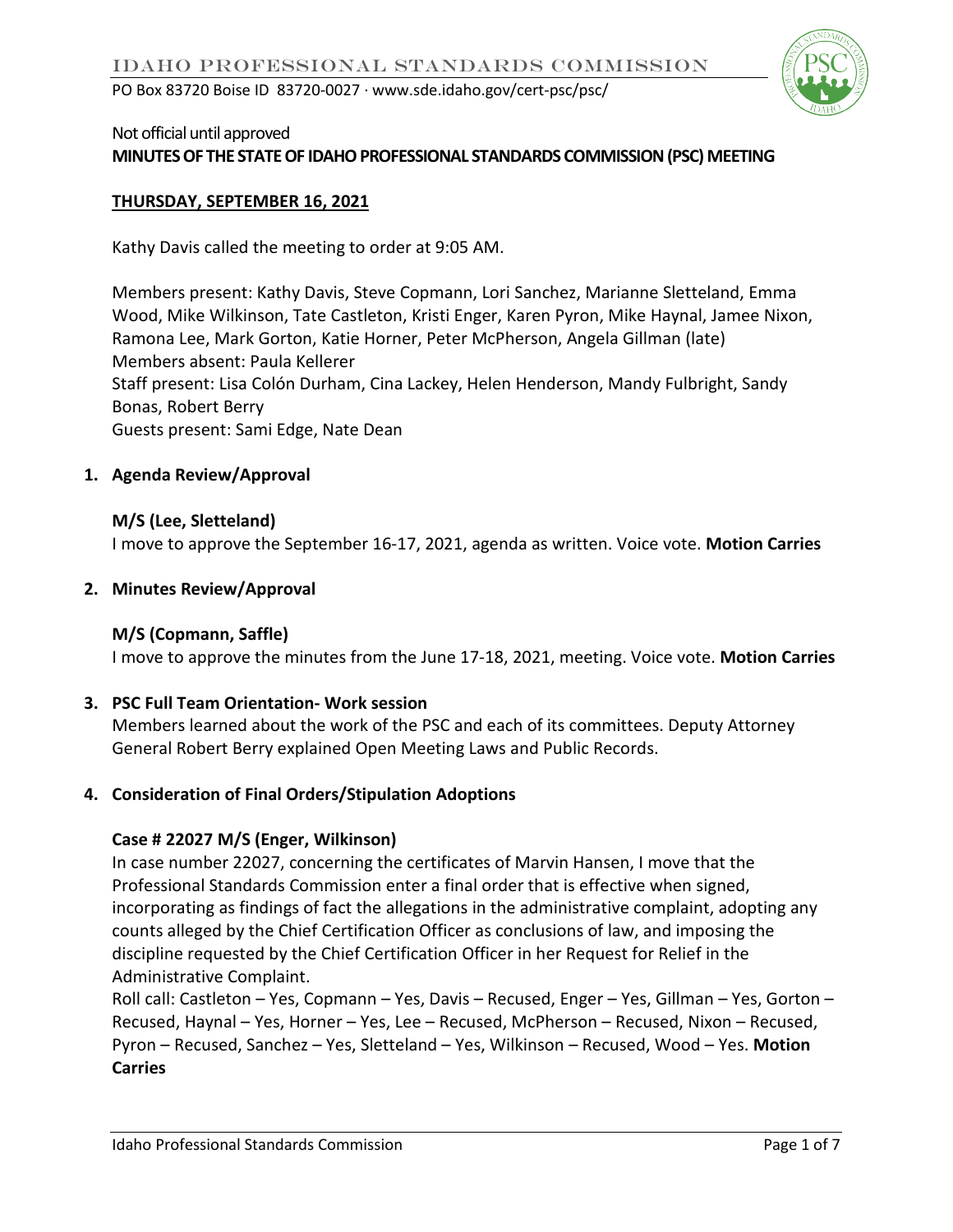### **Case # 22025 M/S (Copmann, Pyron)**

In case number 22025, concerning the certificate of Jason Brower, I move that the Professional Standards Commission accept the proposed stipulation as written and enter the accompanying consent order, which will be effective once signed.

Roll call: Castleton – Yes, Copmann – Yes, Davis – Recused, Enger – Yes, Gillman – Yes, Gorton – Recused, Haynal – Yes, Horner – Yes, Lee – Recused, McPherson – Recused, Nixon – Recused, Pyron – Yes, Sanchez – Yes, Sletteland – Yes, Wilkinson – Recused, Wood – Yes. **Motion Carries**

### **5. PSC Annual Report 2020-2021**

Lisa Colón Durham presented the 2020-2021 Professional Standards Commission Annual Report. PSC committee activities were summarized and discussed. With PSC approval, the annual report will be presented at the next regularly scheduled meeting of the Idaho State Board of Education (Board).

### **M/S (Wilkinson, Gorton)**

I move to accept the annual report as presented. Voice vote. **Motion carries.** 

Kathy Davis adjourned the full Commission meeting at 11:22 AM.

### **COMMITTEE WORK UPON ADJOURNMENT OF FULL COMISSION**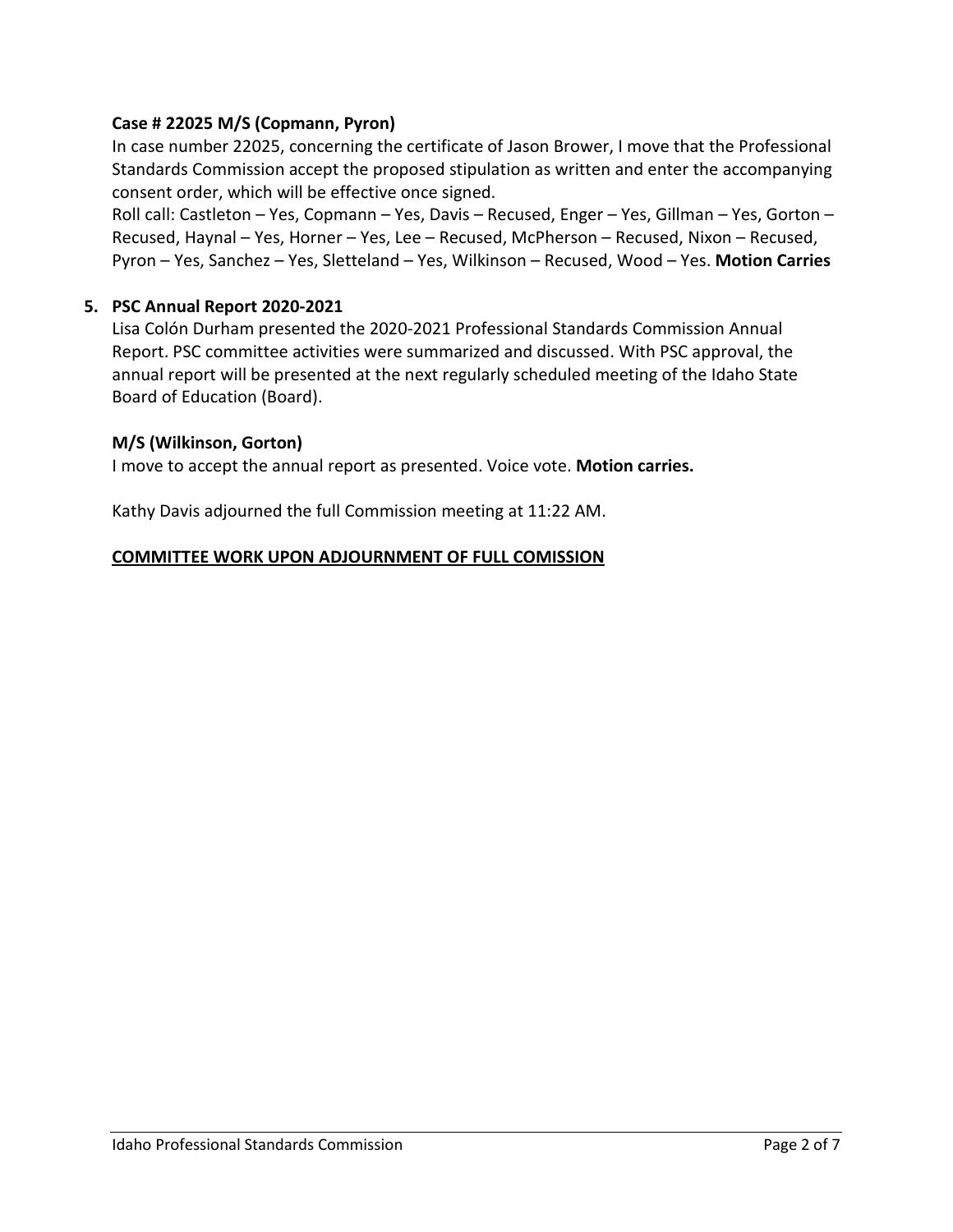### **FRIDAY, SEPTEMBER 17, 2021**

Kathy Davis called the meeting to order at 9:00 AM.

Members present: Tate Castleton, Steve Copmann, Kathy Davis, Kristi Enger, Angela Gillman, Mark Gorton, Mark Haynal, Katie Horner, Ramona Lee, Peter McPherson, Jamee Nixon, Karen Pyron, Lori Sanchez, Marianne Sletteland, Mike Wilkinson. Members absent: Paula Kellerer, Emma Wood Staff present: Lisa Colón Durham, Cina Lackey, Mandy Fulbright, Helen Henderson, Sandy Bonas, Robert Berry

### **1. Consideration of Final Orders/Stipulation Adoptions**

No items were presented.

#### **2. Administrative Report**

Lisa Colón Durham, Chief Certification Officer, provided the Administrative Report.

#### New PSC Member Orientation

New Commission members attended a virtual orientation on Wednesday, September 8, which covered PSC membership, overview of committee work and PSC meeting basics.

#### Idaho Standards for Initial Certification of Professional School Personnel

The Board will consider proposed educator standards at their October 20-21, 2021 Board Meeting.

### IDAPA 08.02.02 – Rules Governing Uniformity

The Office of the State Board of Education held negotiated rulemaking on Friday, July 30, 2021, and the PSC's recommendations were considered. The Board approved the proposed changes at their meeting August 26, 2021.

The majority of recommendations from the PSC were proposed. Additional revisions proposed by Board staff included:

- Removal of all instructional staff endorsements from administrative rule, to be included in Board policy.
- Increased authorization validity period for Alternative Authorization Teacher to New Certificate, Content Specialist, and Pupil Service Staff, from one (1) year and renewable for two (2) additional years, to three (3) years. No changes were proposed to Alternative Authorization – Teacher to New Endorsement.
- Non-traditional route requires completion of non-traditional route prior to completion of a two (2) year state board approved mentoring program and two years of successful evaluations.
- Continuing educator preparation program review will occur on a timeline and in a format determined by the Board.

Many public comments were received by the department in opposition to the proposed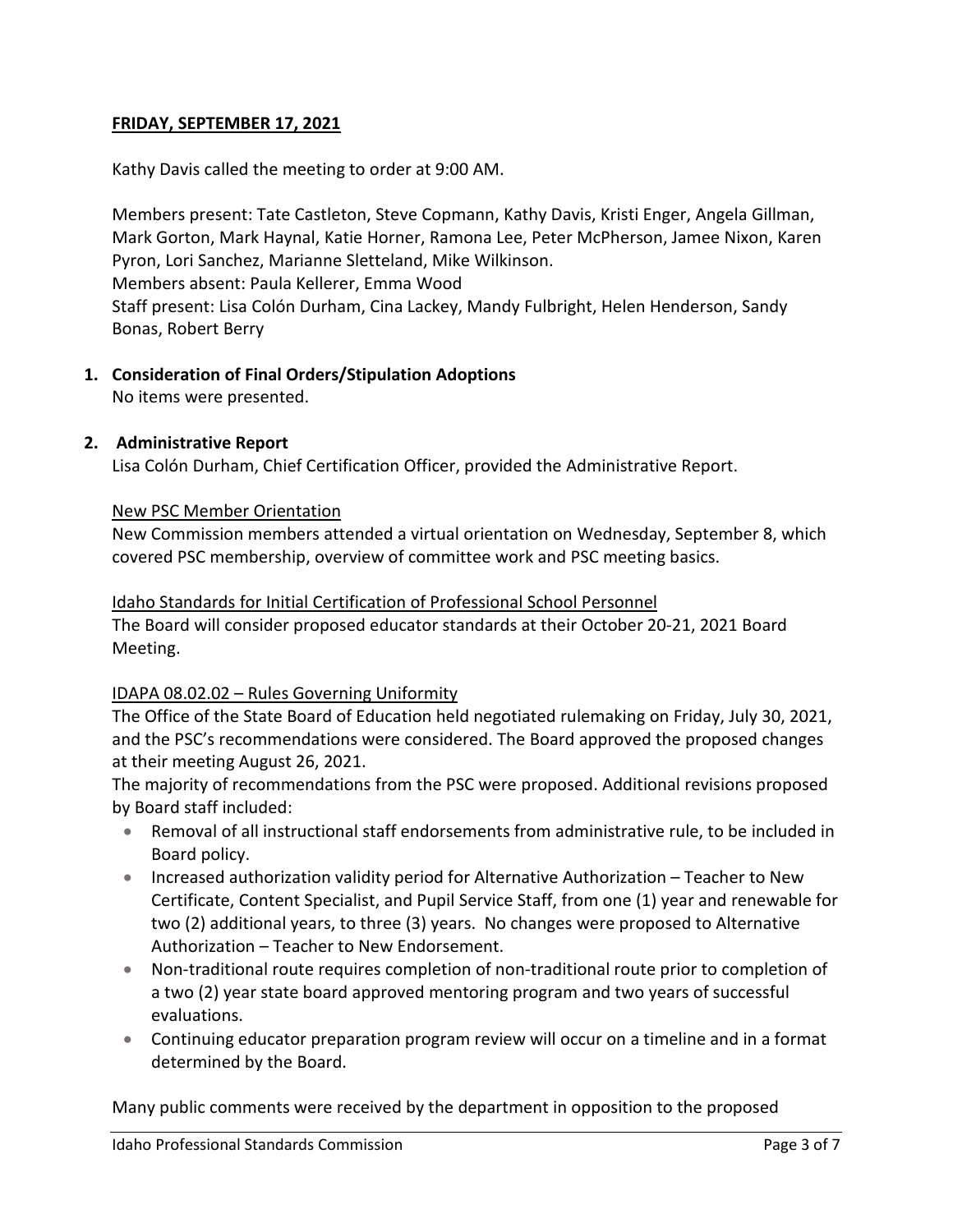amendments to the Interim School Psychologist endorsement requirements.

Now that the Board has approved the above proposed amendments, the proposed rule should be published in the October Administrative Bulletin, scheduled for October 6, 2021. Upon publication, a formal 21-day public comment period begins. The Board normally holds a special meeting in the month of November to review additional revisions to the rule made in result of public comments received. If approved by the Board in November, the rule is considered a pending rule, which is to say it's pending legislative approval. By the time the February PSC meeting occurs, we should have a good idea of whether the changes will be approved by the legislature.

Helen Henderson will provide PSC members an email with a link to the proposed rule when published, which will include information about how to make a public comment

Educator Preparation Program Reviews - Recruitment emails coming soon.

- Lewis-Clark State College Full State & CAEP: December 11-14, 2021
- Northwest Nazarene University Full State & CAEP: March 13-16, 2022

Cina Lackey encouraged members to participate in the Multi State Praxis Assessment Review Score setting process.

## **3. Office of the State Board of Education Report**

Nate Dean, Educator Effectiveness Program Manager, provided a report from the Office of the State Board. Dean encouraged the members to read through proposed rule changes and provide commentary. Additional comments on the proposed changes to the certification standards may be sent directly to the planning and policy officer for the Board, Tracie Bent. All non-traditional route interim certificates will require Board approved mentoring and evaluation.

### **4. Nominating Body Reports**

Kathy Davis provided a report from the Idaho Education Association (IEA). The IEA conducted their Summer Institute virtually. The IEA has a new Executive Director, Paul Stark. Matt Compton is Associate Director. A new Director of Public Affairs is to be hired, and a new attorney has joined the team.

Karen Pyron provided a report from the Idaho School Boards Association (ISBA). The ISBA is handling many issues related to COVID. Karen Echeverria has retired, and Misty Swanson is now the Executive Director of ISBA, and Quinn Perry is Deputy Director. The ISBA Convention will be held in person in November. New legislative proposals are being made at the Convention. It has been proposed that the language in the counseling endorsement be changed to allow the endorsement to include a professional counselor.

Peter McPherson provided a report from the Superintendent's Office. Conversations are happening with the Board of Education and Governor's Office concerning learning loss and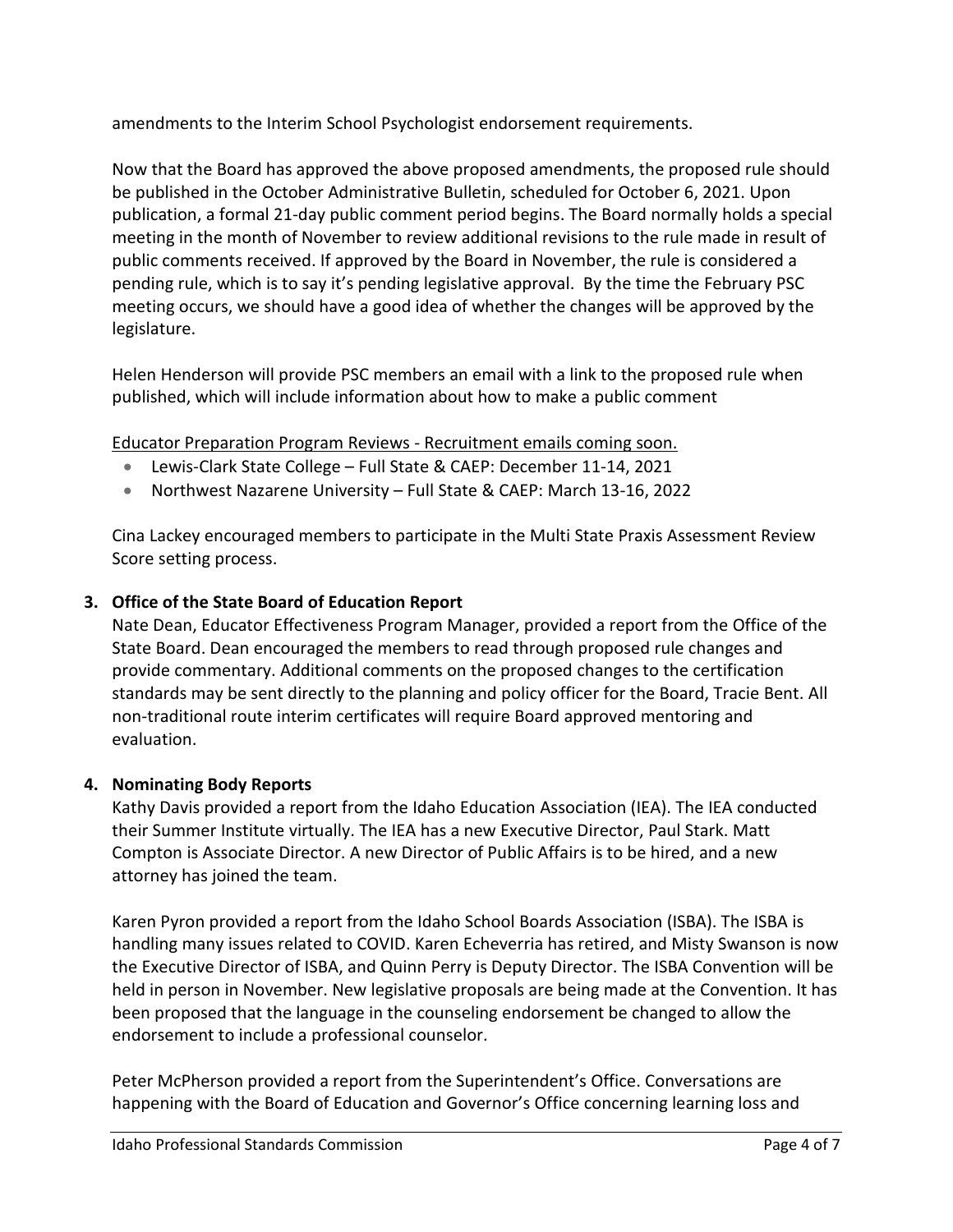interim assessments. Accountability and Assessment and Content and Curriculum staff are teaming up on a state-wide tour to discuss interim assessments and data. The Governor's Office has dedicated 10 million dollars for classified staff, targeting substitute teachers; it has been expanded to additional classified staff, including bus drivers, paraprofessionals, food service personnel, and custodians.

Karen Pyron stated concern regarding sustaining the increase in salary that classified personnel may require once the COVID money is exhausted.

Ramona Lee provided an update from the Idaho Association of Special Education Administrators. IASEA is experiencing a crisis pertaining to staffing programs and the closure of programs due to a lack of staff availability. Concerns were expressed regarding new students from out of state whose required documents are expired due to COVID.

### **5. Operations Committee Report**

Kathy Davis presented the Operations Committee report and asked Lisa to speak to the procedures manual revision.

# **a. Procedures Manual Revision PSC Chair Duties**

Lisa explained that language was added to the PSC Procedures Manual allowing the PSC Chair to make decisions on procedural motions to set aside a default order and/or final order based upon default, unless the Chair determines a full commission meeting is necessary to rule on the motion.

# **M/S (Gorton, Sletteland)**

I move to adopt the revisions of the Commission Officers section of the PSC Procedures Manual as presented. Voice Vote. **Motion Carries**

Lisa Colón Durham informed the Commission of a new attestation added to the certification application that requires certified professionals to maintain an updated address on file with the State Department of Education (SDE).

# **b. FY22 Budget Review and Approval – Action Item**

Steve Copmann provided a summary of year to date of income and expenditures and asked Lisa Colón Durham to speak about revisions to the FY22 budget. The FY22 budget included revisions based on actual numbers that were not previously identified. The FY22 administrative services budget was revised from \$9000 to \$7400, and computer expenses was revised from \$2800 to \$0. Insurance was revised from \$1700 to \$2200. Rentals/Leases was adjusted from \$12,500 to \$12,100. Payroll/Accounting was revised from \$2000 to \$3000.

# **M/S (Lee, Wilkinson)**

I move to adopt the Revisions to the Fiscal Year 2022 Professional Standards Commission budget as presented. Voice Vote. **Motion Carries**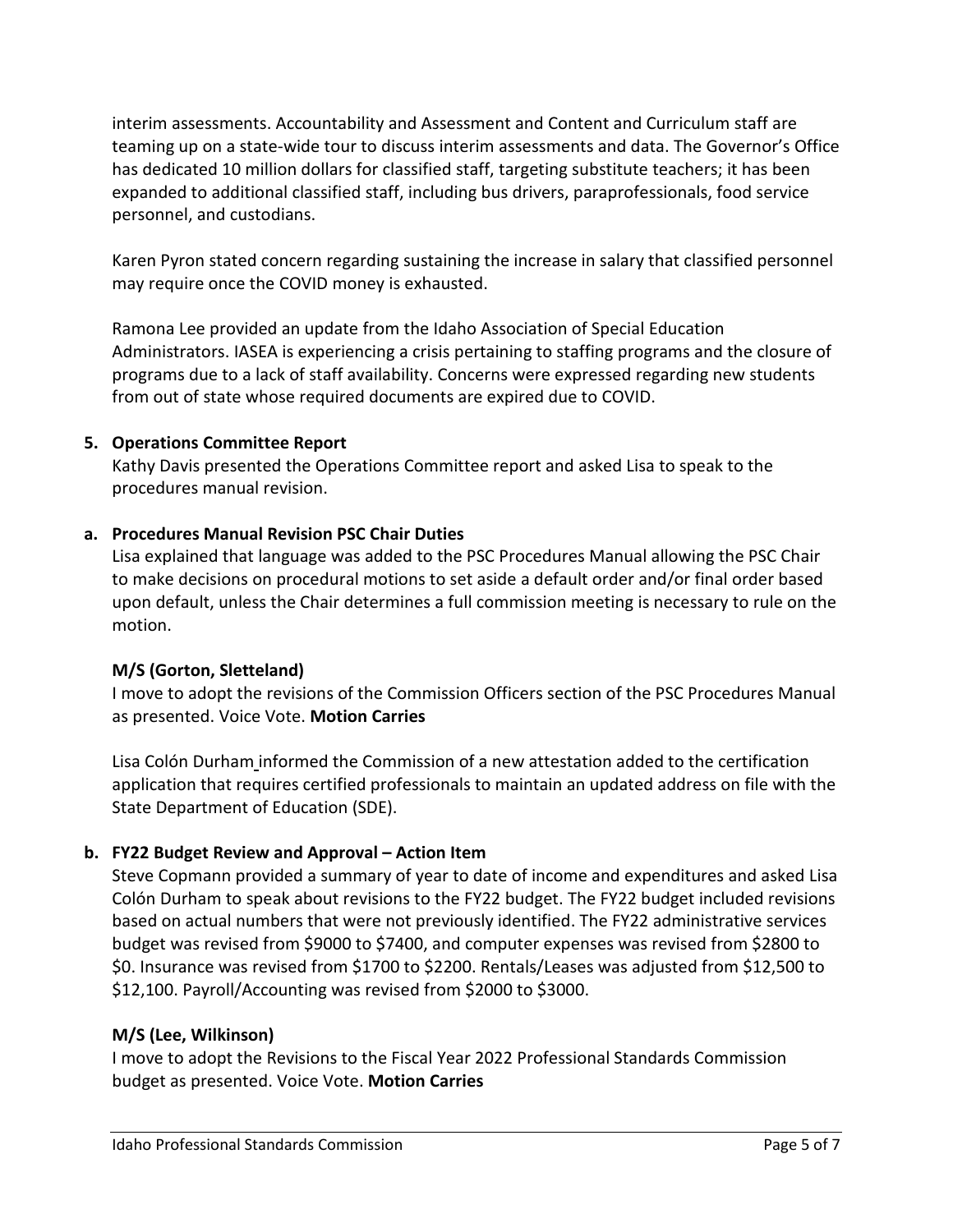## **6. Authorizations Committee Report (APPENDIX A)**

Karen Pyron presented the Authorizations Committee report.

The Authorizations Committee reviewed 262 Alternative Authorizations applications for 2021 2022 school year.

Content Specialist Authorizations Reviewed – 117 applications were reviewed; 116 were approved, and one (1) was held to the next meeting. Five (5) CTE applications were reviewed and approved.

Teacher to New Authorizations Reviewed – 21 teacher to new certificate applications were reviewed and approved. 98 teacher to new endorsement applications were reviewed; 97 were approved and one (1) was held to the next meeting. Two (2) CTE Teacher to New Certificate application were reviewed and approved.

Pupil Service Staff Authorizations Reviewed – 19 applications were reviewed and approved.

Due to new guidelines established by the Board at their August meeting, Emergency Provisional applications will no longer require PSC review. The procedures manual has been amended to reflect the new guidelines.

## **M/S (Pyron, Sletteland)**

I move to adopt the revisions to the authorizations committee procedures section of the PSC procedures manual as presented. Voice Vote. **Motion carries**

### **7. Executive Committee Report (APPENDIX B)**

Kathy Davis provided the Executive Committee report.

### **Probable Cause Determinations Reviews – Information Item**

The Executive Committee reviewed two (2) cases with the following outcomes:

- Probable cause was found in one (1) case with the following discipline:
	- One-year suspension with a condition of an ethics course
- No probable cause was found in one (1) case

# **8. Standards Committee Report (APPENDIX C)**

Kristi Enger provided the Standards Committee report.

The committee reviewed a new program proposal from Idaho State University for certification for computer science 6-12. Program design aligns with Idaho Standards for Initial Certification of Professional School Personnel and course requirements in IDAPA 08.02.02, Rules Governing Uniformity.

### **M/S (Enger, Horner)**

I move to recommend Idaho State University's proposed computer science 6-12 program for certification to the State Board of Education for conditional approval. Voice Vote. **Motion Carries**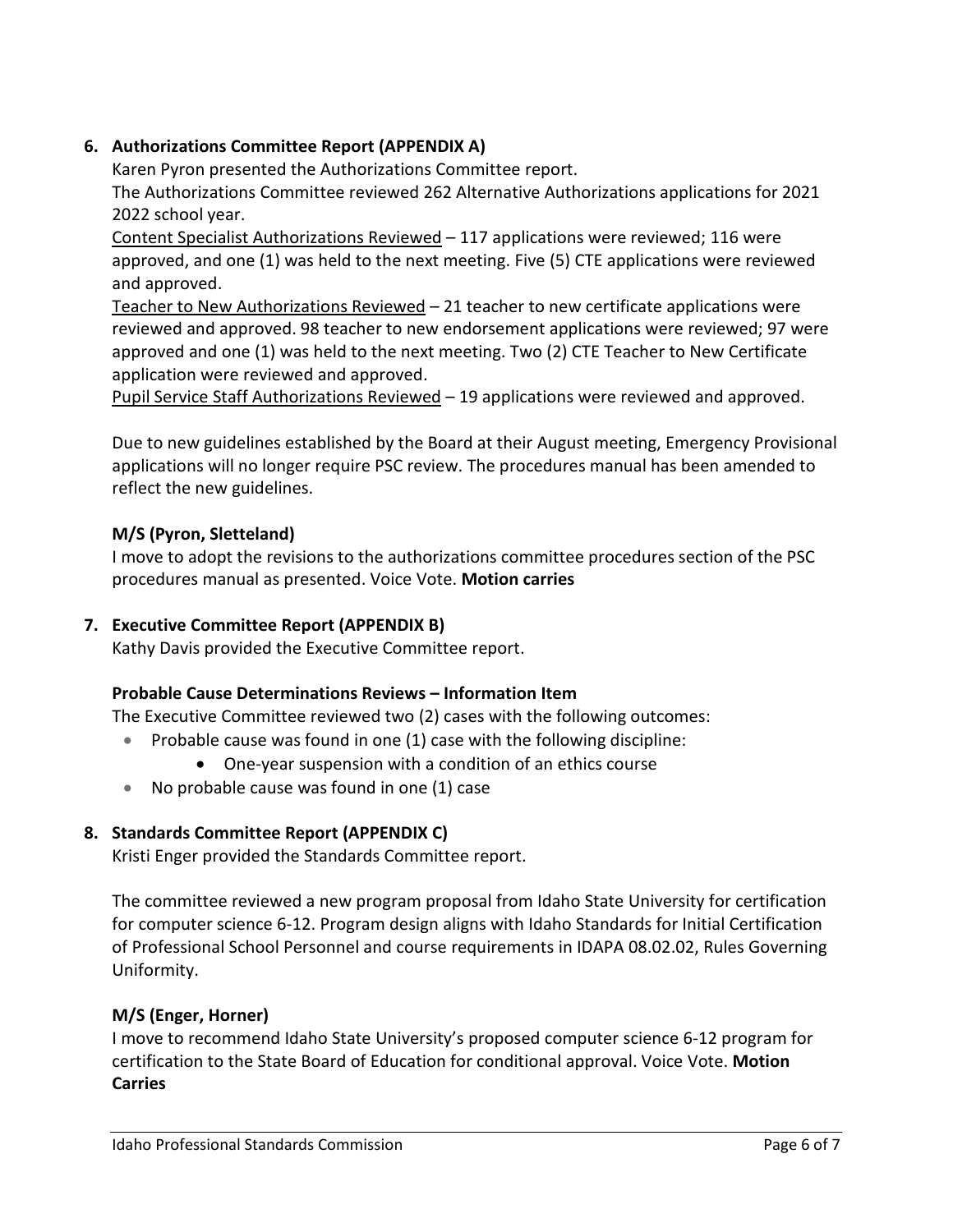The Standards Committee received a proposal from Mark Haynal, chair of the Teacher Education and Mathematics division at Lewis-Clark State College, to pilot a desk review process for educator preparation programs with five (5) or fewer completers in the last seven (7) years. The proposal for a desk review of low-completer programs is a result of the work of the Educator Standards Working Group.

The desk review process, if successful, can be included in revisions made to the Educator Preparation Program Review Manual (manual). Revisions to the manual may be feasible regardless of whether proposed revisions to the Idaho Standards for Initial Certification of Professional School Personnel move forward. The piloting of this revision will allow for continuous improvement of the program review process. The Standards Committee accepted this proposal.

The Standards Committee received a proposal from Lori Sanchez, Dean of the College of Education at Northwest Nazarene University (NNU), to pilot a revised standard rubric and report template at NNU's full unit review scheduled for March 14-16, 2022. The proposal for a revised standard rubric and report template resulted from the work of the Educator Standards Working Group.

The revisions to the standard rubric and report template, if successful, can be included in revisions to the Educator Preparation Program Review Manual (manual). Revisions to the manual may be feasible regardless of whether proposed revisions to the Idaho Standards for Initial Certification of Professional School Personnel move forward. The piloting of this revision will allow for continuous improvement of the program review process. The Standards Committee accepted this proposal.

### **MEETING ADJOURNMENT**

### **M/S (Wilkinson, Haynal)**

I move that we adjourn. Voice vote. **Motion Carries**  Meeting Adjourned at 11:13 AM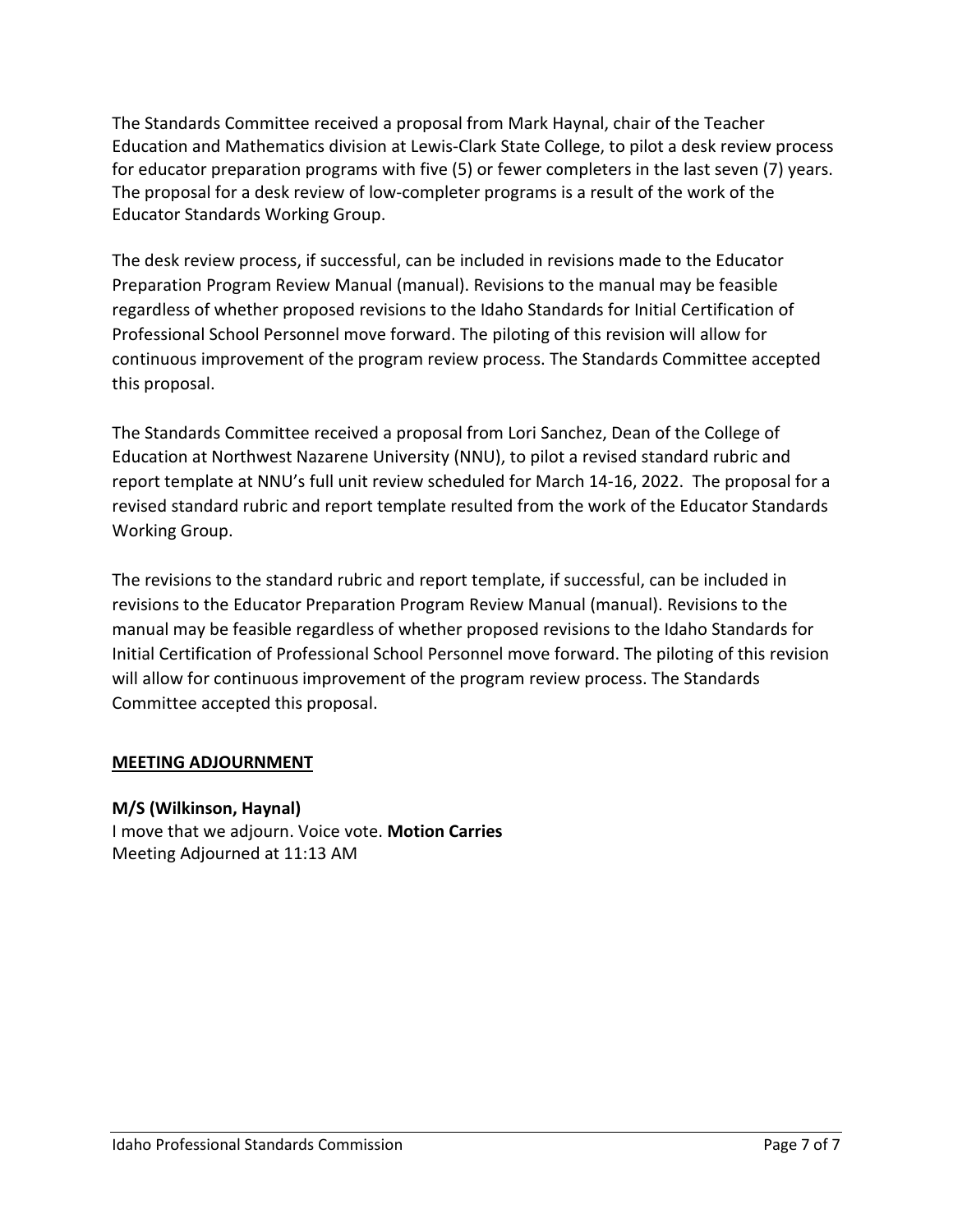PO Box 83720 Boise ID 83720-0027 ∙ www.sde.idaho.gov/cert-psc/psc/



# **Authorizations Committee Meeting**

650 W State Street, Boise; Rotunda Conference Room, Third Floor

Thursday, September 16, 2021

Members present: Karen Pyron, Steve Copmann, Marianne Sletteland, Paula Kellerer, Angela Gillman Members absent: Paula Kellerer Staff present: Mandy Fulbright, Cina Lackey, Lisa Colón Durham

1. PSC Staff Report - Information Item

The Authorizations Committee reviewed 262 Alternative Authorizations, approving 260 applications. Two (2) applications were moved to the next meeting, waiting further information.

| <b>Alternative</b><br><b>Authorization Type</b> | # Approved<br><b>Applications</b> | # Not<br>Approved<br><b>Applications</b> | #<br><b>Applications</b><br><b>Held for PSC</b> | Total<br><b>Applications</b><br><b>Reviewed</b> |
|-------------------------------------------------|-----------------------------------|------------------------------------------|-------------------------------------------------|-------------------------------------------------|
| <b>Content Specialist</b>                       | 116                               |                                          | 1                                               | 117                                             |
| <b>Teacher to New</b><br>Certificate            | 21                                |                                          |                                                 | 21                                              |
| <b>Teacher to New</b><br>Endorsement            | 97                                |                                          | 1                                               | 98                                              |
| <b>Pupil Service Staff</b>                      | 19                                |                                          |                                                 | 19                                              |
| <b>CTE-Content Specialist</b>                   | 5                                 |                                          |                                                 | 5                                               |
| CTE - Teacher to New<br>Certificate             | $\overline{2}$                    |                                          |                                                 | $\overline{2}$                                  |
| CTE - Teacher to New<br>Endorsement             | 0                                 |                                          |                                                 |                                                 |
| Totals                                          | 260                               |                                          | 2                                               | 262                                             |

2. Procedures Manual Revisions

Lisa Colón Durham presented to the Authorizations Committee proposed changes to the PSC Procedures Manual. Changes going forward would allow PSC staff to approve complete applications that fall within the identified guidelines and statutory requirements without going to the authorizations committee for approval.

Colón Durham presented to the Authorizations Committee the changes to the Emergency Provisional procedure resulting from an August 2021 State Board of Education decision. Emergency Provisionals will now go directly to the State Board of Education for review and approval.

**Motion for full PSC:** I move to adopt revisions to the Authorizations Committee Procedures section of the PSC Procedures Manual as presented.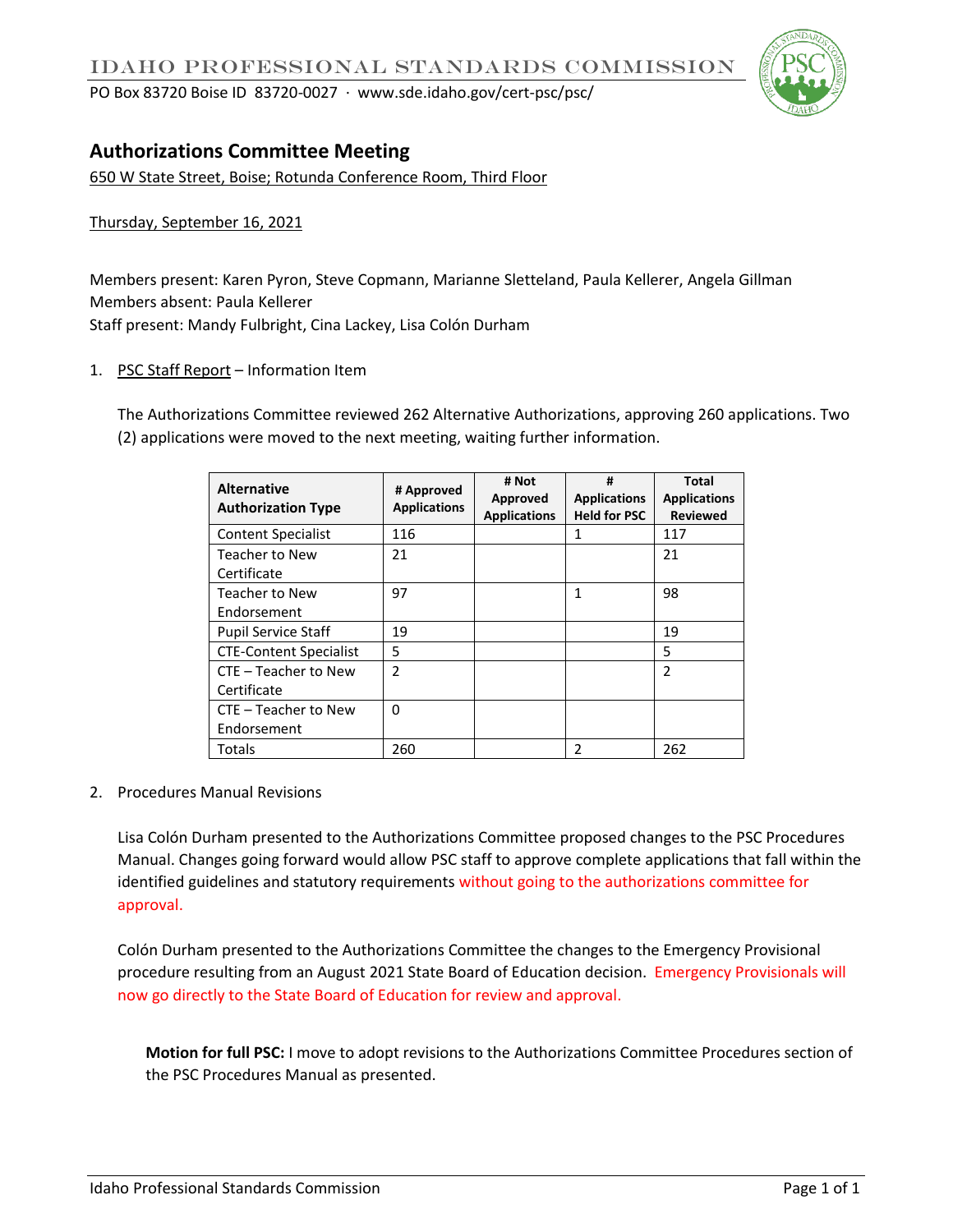

# **Executive Committee Meeting**

650 W State Street, Boise; Lewis & Clark Conference Room, Second Floor

Thursday, September 16, 2021

Members present: Kathy Davis, Mark Gorton, Ramona Lee, Mike Wilkinson, Jamee Nixon, Peter McPherson Staff present: Robert Berry

**M/S (Wilkinson/Nixon):** Under Idaho Code 74-206 (1)(d), to move the Executive Committee into Executive Session to consider investigatory records exempt from disclosure under Chapter 1 of Title 74, Idaho Code. (11:40 AM) **Davis – Yes, Gorton – Yes, Lee –Yes, McPherson – Yes, Nixon – Yes, Wilkinson – Yes**

**M/S (Lee/Wilkinson):** The Executive Committee of the Professional Standards Commission was called into Open Session, after entering Executive Session to consider investigatory records exempt from the disclosure under Chapter 1 of Title 74 Idaho Code. (12:20 PM) **Davis – Yes, Gorton – Yes, Lee – Yes, McPherson – Yes, Nixon – Yes, Wilkinson – Yes**

**M/S (Wilkinson/Lee):** In case number 22024, I move that the Executive Committee not find probable cause. **Motion carried by majority.**

**M/S (Wilkinson/Gorton):** In case number 22105, I move that the Executive Committee find probable cause and recommend a stipulation that imposes the following discipline: fixed suspension of 1 year starting March 29, 2021, with completion of an ethics course required. **Motion carried by majority.**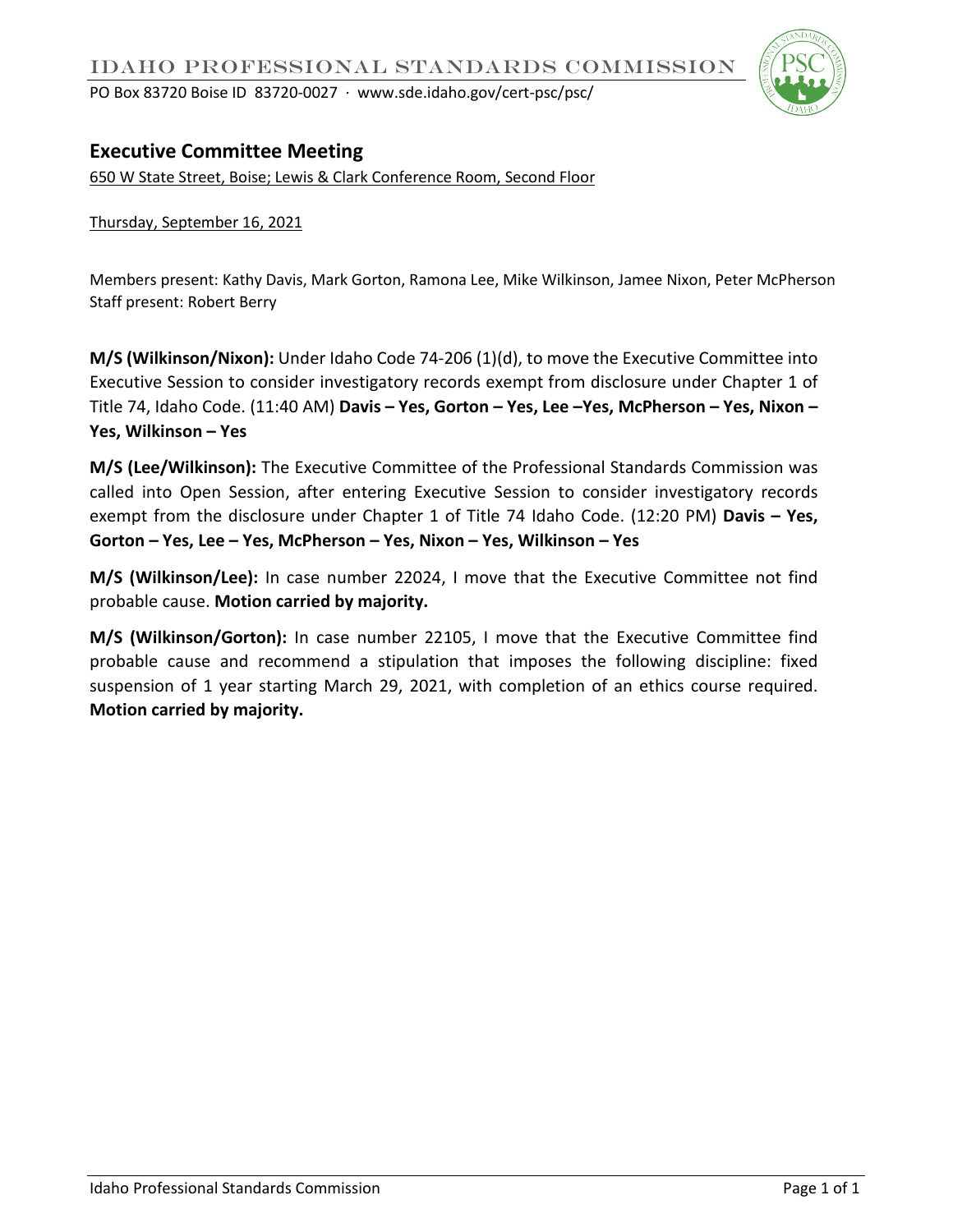

# **Standards Committee Meeting**

Physical Location: 650 W State Street, Boise; Executive Conference Room, Second Floor

September 16, 2021

Members present: Kristi Enger, Tate Castleton, Mark Haynal, Katie Horner, Lori Sanchez, Emma Wood Members absent: None Staff present: Helen Henderson, Lisa Colón Durham, Nathan Dean

- 1. Standards Committee Orientation Information Item for full PSC
- 2. Idaho State University New Program Proposal Action Item for full PSC The Standards Committee reviewed a new program proposal for certification from Idaho State University for Computer Science (6-12). The proposal appears appear to demonstrate the program design aligns with the Idaho Standards for Initial Certification of Professional School Personnel and course requirements in IDAPA 08.02.02, Rules Governing Uniformity.

**Motion for full Commission:** I move to recommend Idaho State University's proposed Computer Science (6-12) program for certification to the State Board of Education for conditional approval.

3. Proposal – Pilot Design Review Template, December 2021 Review – Information Item for full PSC The Standards Committee received a proposal from Mark Haynal, chair of the Teacher Education and Mathematics division at Lewis Clark State College, to pilot a desk review process for educator preparation programs with five (5) or fewer completers in the last seven (7) years. The proposal for a desk review of low-completer programs is a result of the work of the Educator Standards Working Group.

The desk review process, if successful, can be included in revisions to the Educator Preparation Program Review Manual (manual). Revisions to the manual may be feasible regardless of whether proposed revisions to the Idaho Standards for Initial Certification of Professional School Personnel move forward. The piloting of this revision will allow for continuous improvement of the program review process.

The Standards Committee approved this proposal.

4. Proposal – Pilot Standard Rubric and State Team Report Template, March 2022 Review – Information Item for full PSC

The Standards Committee received a proposal from Lori Sanchez, Dean of the College of Education at Northwest Nazarene University (NNU), to pilot a revised standard rubric and report template at NNU's full unit review scheduled for March 14-16, 2022. The proposal for a revised standard rubric and report template result from the work of the Educator Standards Working Group.

The revisions to the standard rubric and report template, if successful, can be included in revisions to the Educator Preparation Program Review Manual (manual). Revisions to the manual may be feasible regardless of whether proposed revisions to the Idaho Standards for Initial Certification of Professional